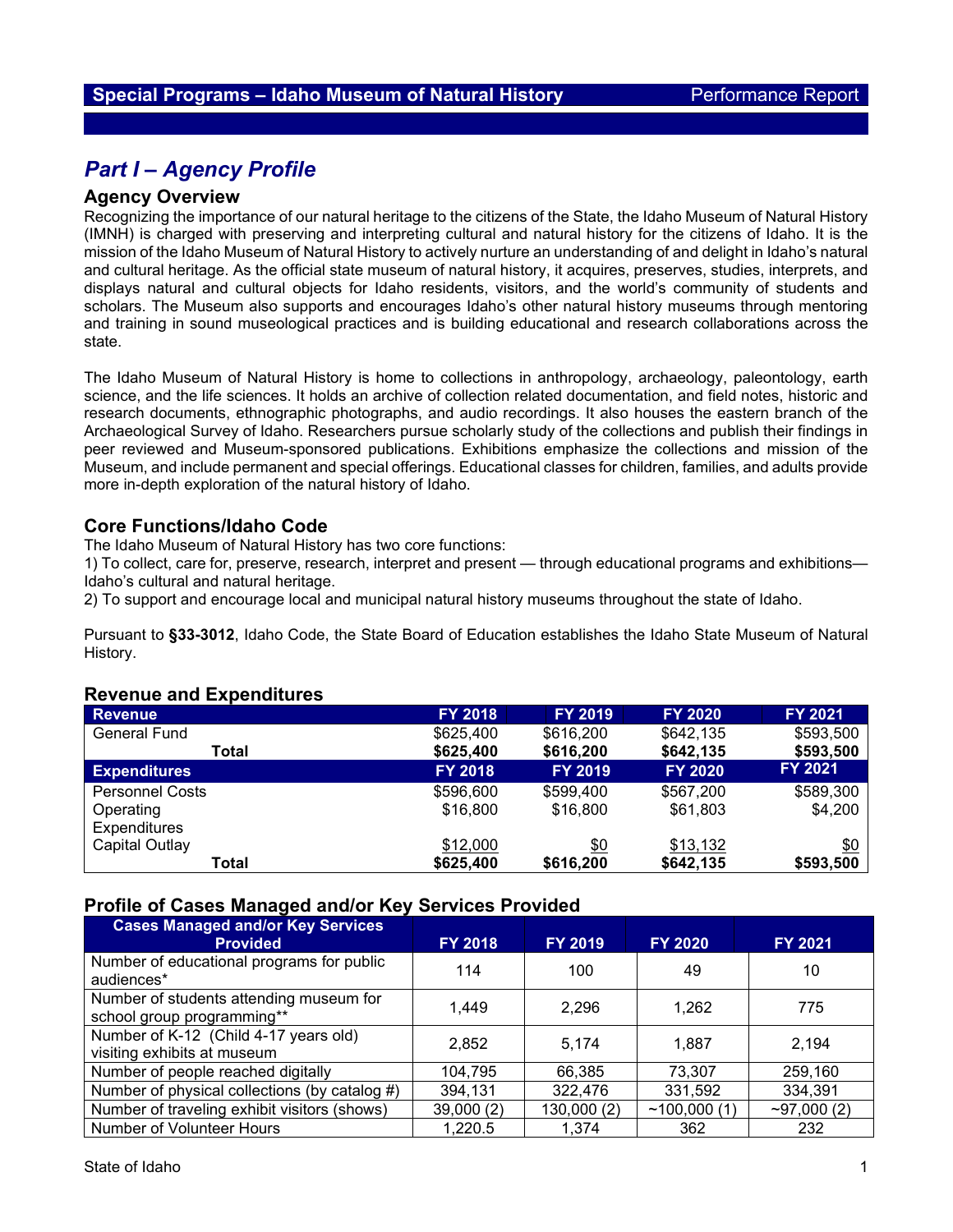\*Education Coordinator position in transition FY21. Permanent hire made 8/2/2021.

\*\*Citizen science goal stalled by COVID year and turnover in education position. Will address in FY22. †COVID closures meant 216 open days in FY20, compared to 300 open days in FY19.

## **FY 2021 Performance Highlights**

- 1) Bounceback year for attendance at the Museum, returning close to pre-pandemic levels.
- 2) IMNH collections gain international attention through 2 new studies examining DNA recovered from Idaho fossils including dire wolf and mammoth from Power County.
- 3) *The Nature of Idaho* radio broadcast and podcast, cohosted by IMNH Director Leif Tapanila, completed its third season of nature-focused episodes, receives 2<sup>nd</sup> Place award for general excellence from Idaho Press Club.

## *Part II – Performance Measures*

|                                                      | <b>Performance Measure</b>                                                                                   |        | <b>FY 2018</b>                               | <b>FY 2019</b>           | <b>FY 2020</b>           | <b>FY 2021</b> | <b>FY 2022</b> |  |  |  |
|------------------------------------------------------|--------------------------------------------------------------------------------------------------------------|--------|----------------------------------------------|--------------------------|--------------------------|----------------|----------------|--|--|--|
| Goal 1                                               |                                                                                                              |        |                                              |                          |                          |                |                |  |  |  |
| Demonstrate the IMNH's essential value               |                                                                                                              |        |                                              |                          |                          |                |                |  |  |  |
| 1.                                                   | By 2025, Increase number of                                                                                  | actual | 7,080                                        | 7,088                    | $5,191$ <sup>t</sup>     | 6,575          |                |  |  |  |
|                                                      | visitors by 25% (10,000 total)<br>Performance Measure 1.1                                                    | target | 8667                                         | 8889                     | 9111                     | 9333           | 8000           |  |  |  |
| $\overline{2}$ .                                     | By 2025, Increase number of K-<br>12 student interactions by 50%<br>(7,500 total)<br>Performance Measure 1.2 | actual | 4,301                                        | 7,470                    | 7,359 <sup>t</sup>       | 4,275*         |                |  |  |  |
|                                                      |                                                                                                              | target | 5250                                         | 5472                     | 5694                     | 5917           | 7500           |  |  |  |
| 3.                                                   | By 2025, Establish 500 members<br>Performance Measure 1.3                                                    | actual | 33                                           | 85                       | 86                       | 76             |                |  |  |  |
|                                                      |                                                                                                              | target | −−                                           | $\overline{\phantom{a}}$ | 100                      | 200            | 200            |  |  |  |
| 4.                                                   | By 2025, 20% members are                                                                                     | actual | $\qquad \qquad -$                            | ÷                        | 17 (20%)                 | 33 (43%)       |                |  |  |  |
|                                                      | donors<br>Performance Measure 1.4                                                                            | target |                                              |                          | 20%                      | 20%            | 40%            |  |  |  |
|                                                      |                                                                                                              |        | Goal 2                                       |                          |                          |                |                |  |  |  |
|                                                      |                                                                                                              |        | Build capacity to support sustainable growth |                          |                          |                |                |  |  |  |
| 1.                                                   | By 2025, Increase annual<br>donations to \$75,000<br>Performance Measure 2.1                                 | actual | \$29,203                                     | \$29,304                 | \$34,785                 | \$11,467       |                |  |  |  |
|                                                      |                                                                                                              | target | \$21,119                                     | \$28,816                 | \$36,514                 | \$44,211       | \$44,211       |  |  |  |
| 2.                                                   | By 2025, Increase annual<br>sponsorship to \$300,000<br>Performance Measure 2.2                              | actual | \$103,185                                    | \$74,150                 | \$54,995                 | \$31,670       |                |  |  |  |
|                                                      |                                                                                                              | target | \$50,975                                     | \$86,550                 | \$122,125                | \$157,700      | \$157,700      |  |  |  |
| 3.                                                   | By 2025, Grow staffing FTE in                                                                                | actual | 12.1                                         | 10.1                     | 10.1                     | 10.1           |                |  |  |  |
|                                                      | <b>Education and Collections</b><br>Performance Measure 2.3                                                  | target |                                              |                          |                          | 10.2           | 10.1           |  |  |  |
| 4.                                                   | By 2025, Grow Leadership Board                                                                               | actual | $\overline{a}$                               | $\overline{4}$           | $\overline{4}$           | 6              |                |  |  |  |
|                                                      | to $15$<br>Performance Measure 2.4                                                                           | target |                                              |                          | 5                        | 15             | 10             |  |  |  |
| Goal 3                                               |                                                                                                              |        |                                              |                          |                          |                |                |  |  |  |
| Serve a statewide mission for education and research |                                                                                                              |        |                                              |                          |                          |                |                |  |  |  |
| 1.                                                   | By 2025, Increase statewide                                                                                  | actual | 20                                           | 20                       | 20                       | $10*$          |                |  |  |  |
|                                                      | audience to all 44 counties<br>Performance Measure 3.1                                                       | target | --                                           | $\overline{\phantom{a}}$ | $\overline{\phantom{a}}$ | 30             | 20             |  |  |  |
| 2.                                                   | By 2025, Increase total Idaho<br>audience by 100%<br>Performance Measure 3.2                                 | actual | 58,200                                       | 297,076                  | 314,628                  | 364,695        |                |  |  |  |
|                                                      |                                                                                                              | target | 176,738                                      | 212,085                  | 247,433                  | 282,780        | 375,000        |  |  |  |